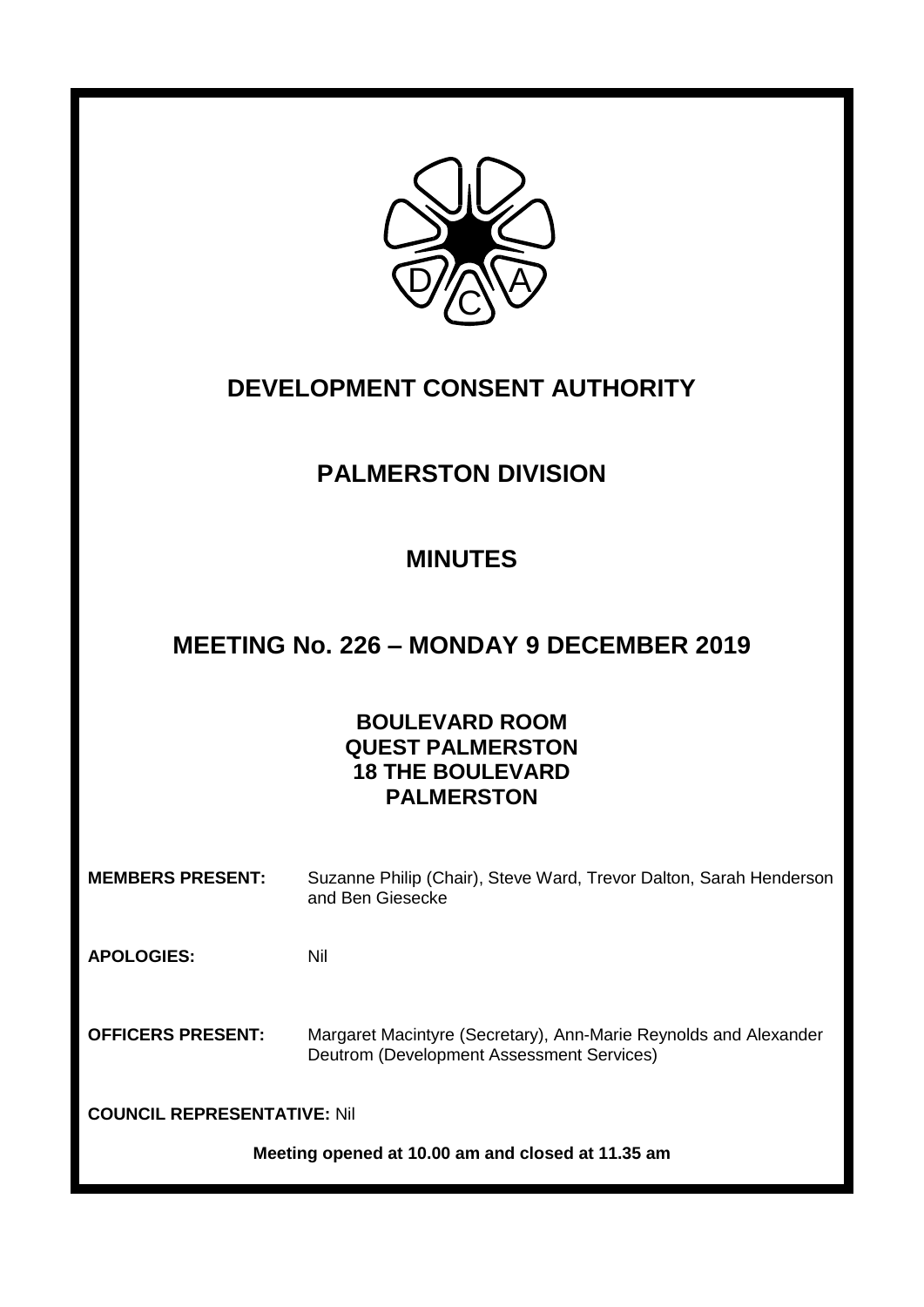**THE MINUTES RECORD OF THE EVIDENTIARY STAGE AND THE DELIBERATIVE STAGE ARE RECORDED SEPARATELY. THESE MINUTES RECORD THE DELIBERATIVE STAGE. THE TWO STAGES ARE GENERALLY HELD AT DIFFERENT TIMES DURING THE MEETING AND INVITEES ARE PRESENT FOR THE EVIDENTIARY STAGE ONLY.**

#### **ITEM 1**

#### **PA2017/0184 VARIATION - TO DELETE WORKS FORMING PART OF STAGE 2 LOT 9148 (6) PIERSSENE ROAD, YARRAWONGA, TOWN OF PALMERSTON APPLICANT/S** Bunnings Pty Ltd c/o Fyfe

Mr Michael Osborn (National Planning Manager – Future Urban) attended.

**RESOLVED** That, pursuant to section 57(3) of the *Planning Act 1999*, the Development **52/19** Consent Authority consent to the application to vary DP17/0289 to delete the works associated with stage 2 and alterations to the car parking area subject to the following conditions:

#### **CONDITIONS PRECEDENT**

- 1. Prior to the endorsement of plans and prior to commencement of works (including site preparation), amended plans to the satisfaction of the consent authority must be submitted to and approved by the consent authority. When approved, the plans will be endorsed and will then form part of the permit. The plans must be drawn to scale with dimensions and two copies must be provided. The plans must be generally in accordance with the plans submitted with the application but modified to show the deletion of the two non-compliant car parking bays.
- 2. Prior to the endorsement of plans and prior to commencement of works (including site preparation), amended plans to the satisfaction of the consent authority must be submitted to and approved by the consent authority. When approved, the plans will be endorsed and will then form part of the permit. The plans must be drawn to scale with dimensions and two copies must be provided. The plans must be generally in accordance with the plans submitted with the application but modified to show:
- a. measurements/locations of loading bays;
- b. end of trip facilities for cyclists, and;
- c. any design changes that result from condition precedents 2, 3 and 4.

#### **THIS CONDITION HAS BEEN CLEARED**

3. Prior to the endorsement of plans and prior to the commencement of works, a schematic plan demonstrating the on-site collection of stormwater and its discharge into the stormwater drainage system be shall be submitted to and approved by the City of Palmerston/Litchfield Council/Land Development Unit and/or the Transport Civil Services Division of the Department of Infrastructure, Planning and Logistics (as the case may be), to the satisfaction of the consent authority. The plan shall include details of site levels and stormwater drain connection point/s. The plan shall also indicate how stormwater will be collected on the site and connected underground to the City of Palmerston/Litchfield Council/Land Development Unit and/or the Transport Civil Services Division of the Department of Infrastructure, Planning and Logistics (as the case may be) drainage system.

#### **THIS CONDITION HAS BEEN CLEARED**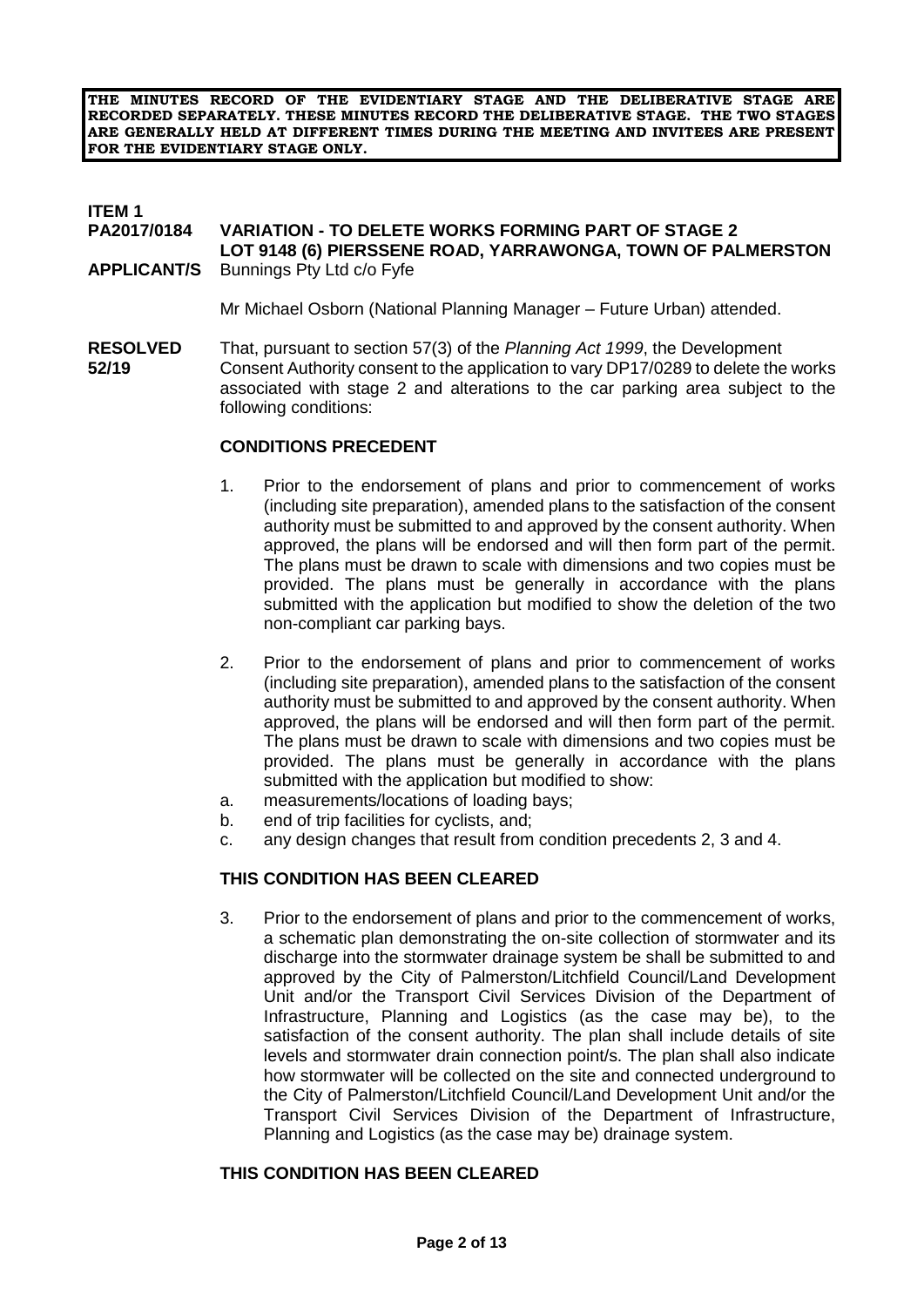4. Prior to the endorsement of plans and commencement of works, an amended Traffic Impact Assessment report is to be undertaken to the requirements of the Transport Civil Services Division of the Department of Infrastructure, Planning and Logistics and/or City of Palmerston, to the satisfaction of the consent authority.

## **THIS CONDITION HAS BEEN CLEARED**

5. Prior to the endorsement of plans and commencement of works, written confirmation is required from the City of Palmerston that its concerns regarding the use/design of Pierssene Road have been addressed, to the satisfaction of the consent authority.

## **THIS CONDITION HAS BEEN CLEARED**

- 6. Prior to the commencement of works, an Erosion and Sediment Control Plan (ESCP) is to be submitted to and approved by the consent authority on the advice of the Department of Environment and Natural Resources (DENR). All works relating to this permit are to be undertaken in accordance with the endorsed ESCP to the requirements of the consent authority, on advice from DENR.The ESCP is to be developed by a suitably qualified and experienced professional in erosion and sediment control planning and in accordance with the IECA Best Practice Erosion and Sediment Control Guidelines 2008. The plans should detail methods and treatments for minimising erosion and sediment loss from the site during the construction phase. Information regarding ESCP content is available at: www.austieca.com.au.
- 7. Prior to commencement of any works, a Construction Traffic Management Plan (detailing all appropriate site management measures, including construction access, proposed haulage routes, vehicle types, protection of existing assets, protection of public access and a risk assessment) shall be submitted to the Transport and Civil Services Division, Department of Infrastructure, Planning and Logistics, to the satisfaction of the consent authority.

## **GENERAL CONDITIONS**

- 8. The works carried out under this permit shall be in accordance with the drawings endorsed as forming part of this permit.
- 9. The development must proceed in the order of stages as shown on the endorsed plan unless otherwise agreed in writing by the consent authority.
- 10. All works relating to this permit are to be undertaken in accordance with the endorsed ESCP to the requirements of the consent authority, upon the advice of the Department of Environment and Natural Resources.
- 11. Any developments on or adjacent to any easements on site shall be carried out to the requirements of the relevant service authority and approval to carry out works shall be obtained prior to the commencement of construction, to the satisfaction of the consent authority
- 12. All existing and proposed easements and sites for existing and required utility services must be vested in the relevant authority for which the easement or site is to be created.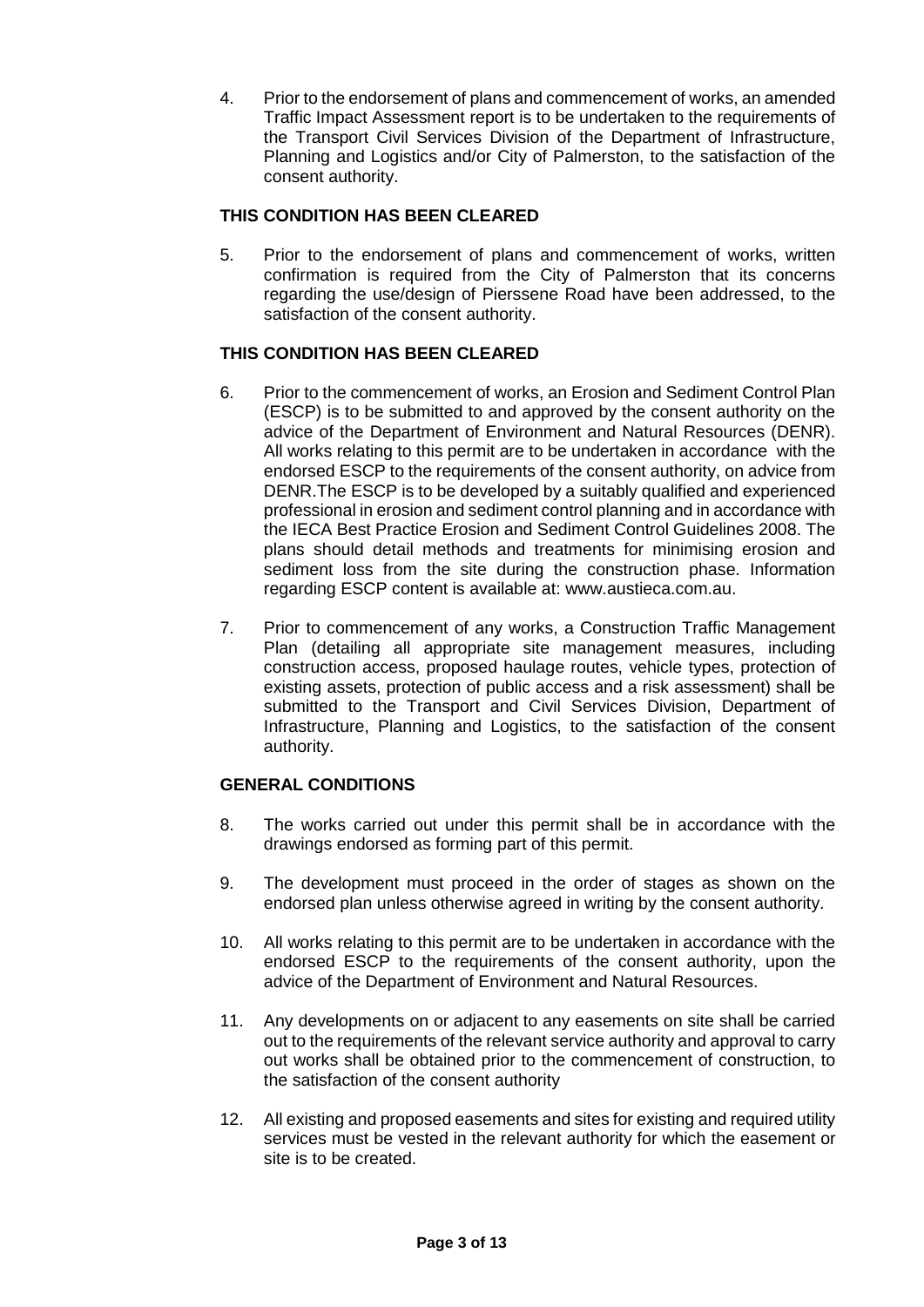- 13. The owner of the land must enter into agreements with the relevant authorities for the provision of water supply and sewerage facilities and electricity services to the land shown on the endorsed plans in accordance with the authorities' requirements and relevant legislation at the time.
- 14. Stormwater is to be collected and discharged into the drainage network to the technical standards of and at no cost to City of Palmerston/Litchfield Council/Land Development Unit and/or the Transport and Civil Services Division of the Department of Infrastructure, Planning and Logistics (as the case may be), to the satisfaction of the consent authority
- 15. No polluted and/or sediment laden run-off is to be discharged directly or indirectly into the City of Palmerston/Litchfield Council/Land Development Unit and/or the Transport and Civil Services Division of the Department of Infrastructure, Planning and Logistics (as the case may be) drains or to any watercourse.
- 16. All proposed work (including the provision or connection of services) within, or impacting upon the Stuart Highway road reserve shall be designed, supervised and certified on completion by a practicing and registered Civil Engineer, and shall be in accordance with the standards and specifications of the Transport and Civil Services Division, Department of Infrastructure, Planning and Logistics. Design documents must be submitted to the Director Corridor Management, Transport and Civil Services Division for Road Agency Approval and no works are to commence prior to gaining approval.
- 17. Engineering design and specifications for the proposed and affected roads, street lighting, stormwater drainage, site earthworks, vehicular access, pedestrian/ cycle corridors and streetscaping are to be to the technical requirements of City of Palmerston, Transport Civil Services Division of the Department of Infrastructure, Planning and Logistics and/or Litchfield Council (as the case may be), to the satisfaction of the consent authority and all approved works constructed at the owner's expense.
- 18. Before the use/occupation of the development starts, the landscaping works shown on the endorsed plans must be carried out and completed to the satisfaction of the consent authority.
- 19. The landscaping shown on the endorsed plans must be maintained to the satisfaction of the consent authority, including that any dead, diseased or damaged plants are to be replaced.
- 20. No fence, hedge, tree or other obstruction exceeding a height of 0.6m is to be planted or erected so that it would obscure sight lines at the junction of the driveway and the public street.
- 21. Storage for waste disposal bins is to be provided to the requirements of City of Palmerston to the satisfaction of the consent authority.
- 22. Where unfenced, the Stuart Highway frontage is to be appropriately fenced in accordance with the Transport and Civil Services Division of the Department of Infrastructure, Planning and Logistics requirements, to the satisfaction to the consent authority.
- 23. The Stuart Highway verge fronting the development is to be top-dressed, grassed and landscaped consistent with the Transport and Civil Services Division of the Department of Infrastructure, Planning and Logistics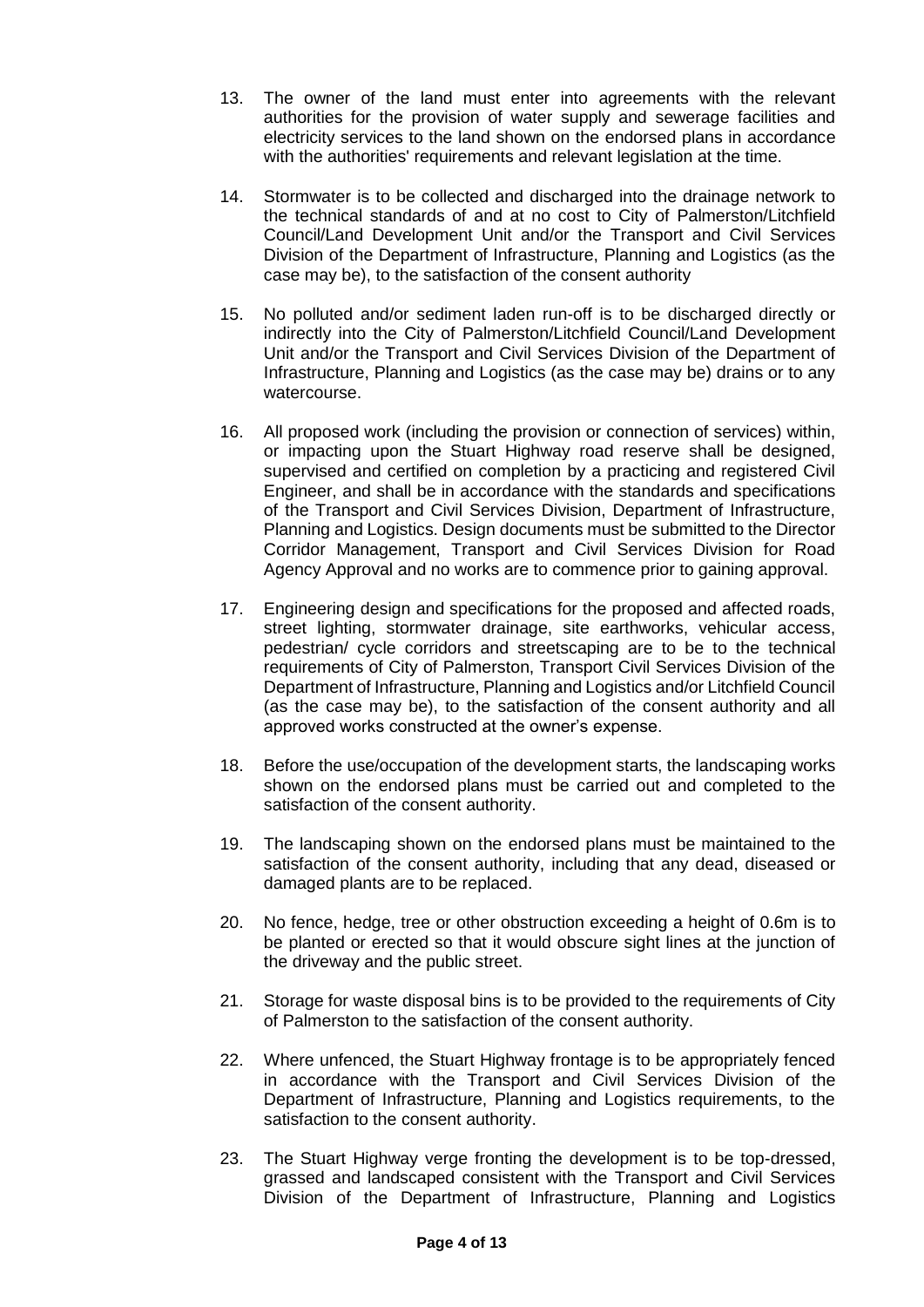requirements. Dryland grassing shall be established as a minimum and shall be undertaken to the Department's standards and requirements.

24. Dust control measures must be employed throughout the construction stage of the development to the requirements of the Northern Territory Environment Protection Authority, to the satisfaction of the consent authority.

#### **NOTES:**

- 1. The Power and Water Corporation advises that the Water and Sewer Services Development Section (landdevelopmentnorth@powerwater.com.au) and Power Network Engineering Section (powerconnections@powerwater.com.au) should be contacted via email a minimum of 1 month prior to construction works commencing to determine the Corporation's servicing requirements, and the need for upgrading of on-site and/or surrounding infrastructure.
- 2. If you choose nbn to service your development, you will need to enter into a development agreement with nbn. The first step is to register the development via http://www.nbnco.com.au/develop-or-plan-with-thenbn/new-developments.html once registered nbn will be in contact to discuss the specific requirements for the development. Nbn requires you to apply at least 3 months before any civil works commence. All telecommunications infrastructure should be built to nbn guidelines found at http://www.nbnco.com.au/develop-or-plan-with-the-nbn/newdevelopments/builders-designers.html.
- 3. The Northern Territory Environment Protection Authority advises that construction work should be conducted in accordance with the Authority's Noise Guidelines for Development Sites. The guidelines specify that on-site construction activities are restricted to between 7am and 7pm Monday to Saturday and 9am to 6pm Sunday and Public Holidays. For construction activities outside these hours refer to the guidelines for further information.
- 4. A "Permit to Work Within a Road Reserve" is required from the Department of Infrastructure, Planning and Logistics, the City of Palmerston and/or Litchfield Council before commencement of any work within the road reserve.
- 5. Any proposed works which fall within the scope of the *Construction Industry Long Service Leave and Benefits Act 2005* must be notified to NT Build by lodgement of the required Project Notification Form. Payment of any levy must be made prior to the commencement of any construction activity. NT Build should be contacted via email (info@ntbuild.com.au) or by phone on 08 89364070 to determine if the proposed works are subject to the Act.
- 6. This development permit does not grant "building approval" for the proposed structure. The Building Code of Australia requires that certain structures within 900mm of a boundary meets minimum fire resistance level requirements and you are advised to contact a registered private Building Certifier to ensure that you have attained all necessary approvals before commencing demolition or construction works.
- 7. The finish of any Prime Identification sign, if erected, shall be such that, if illuminated, day and night readability is the same and is of constant display (i.e. not flashing or variable message). The sign shall be positioned: (a) so as not to create sun or headlight reflection to motorists; and (b) be located entirely (including foundations and aerially) within the subject lot.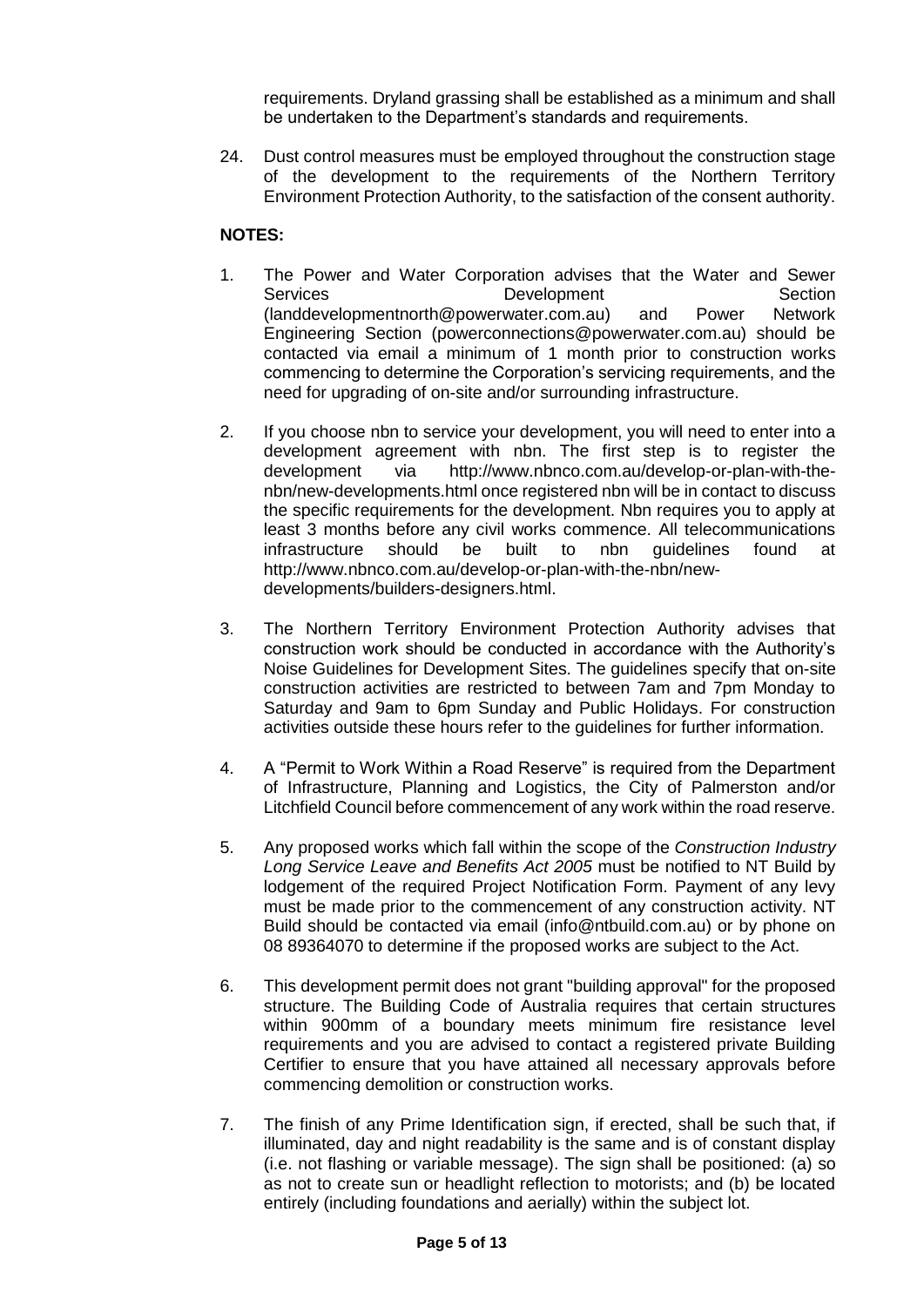- 8. Notwithstanding the approved plans, all signage is subject to City of Palmerston approval, at no cost to Council.
- 9. The Northern Territory Environment Protection Authority advises that construction work should be conducted in accordance with the Authority's Noise Guidelines for Development Sites in the Northern Territory. The guidelines specify that on-site construction activities are restricted to between 7am and 7pm Monday to Saturday and 9am to 6pm Sunday and Public Holidays. For construction activities outside these hours refer to the guidelines for further information.
- 10. The Northern Territory Environment Protection Authority advises that the developer should consider the General Environment Duty provided by section 12 of the *Waste Management and Pollution Control Act 1998*.
- 11. There are statutory obligations under the *Weeds Management Act 1999* to take all practical measures to manage weeds on the land. For advice on weed management please visit http://www.nt.gov.au/weeds or alternatively contact the Weed Management Branch of the Department of Environment and Natural Resources on (08) 8999 4567.
- 12. This Variation Permit supersedes the original Development Permit DP17/0289. Stage 2 works approved through DP17/0289 will no longer proceed.
- 13. The developer shall undertake all reinstatement works to the technical requirements of and at no cost to the Lands and Planning Division (Land Development Unit). Any damaged or affected Lands and Planning Division (Land Development Unit) asset shall be rehabilitated to the standards and requirements of the Lands and Planning Division (Land Development Unit).

## **REASONS FOR THE DECISION**

1. Pursuant to section 57(3) of the *Planning Act 1999*, the consent authority must only vary a condition of a development permit if the proposed variation will not alter a measurable aspect of the development by a margin greater than 5% or the alteration resulting from the proposed variation is not conveniently measureable and will not materially affect the amenity of adjoining or nearby land or premises.

The application proposes the removal of the 3281m2 Bulk Trade building associated with stage 2 works and modifications to the internal driveway and car parking layout. The proposed changes in conjunction with the conditions of the variation permit accord with the requirements of the NT Planning Scheme and do not create any new noncompliances. There is no new uses proposed, and no increase in floor area. As such, the proposal is not expected to affect the amenity of the adjoining or nearby land.

Furthermore, the deletion of the Bulk Trade building will facilitate consideration of a separate subdivision application sought by the applicant.

**ACTION:** Variation Permit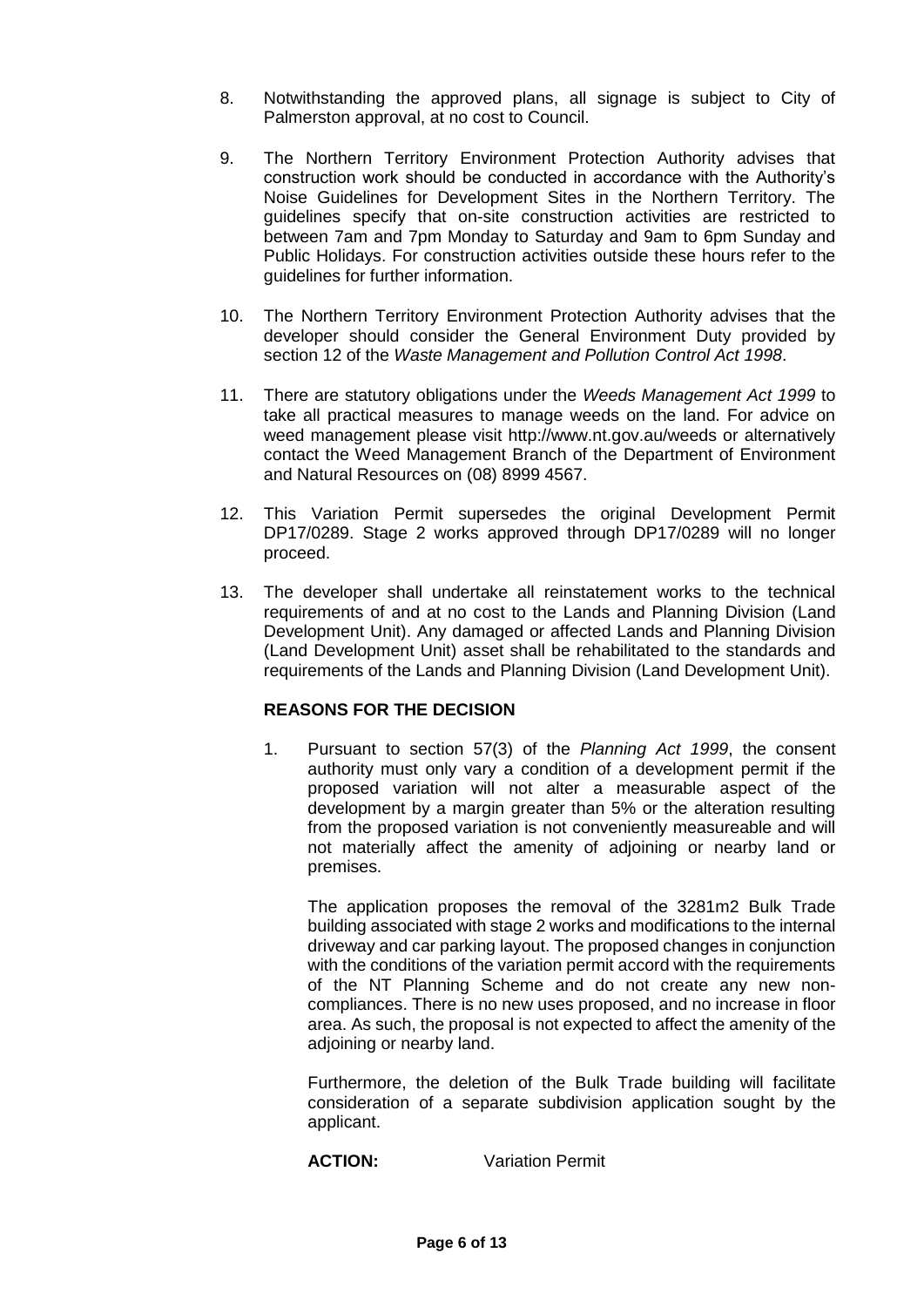**ITEM 2**

#### **PA2019/0424 SUBDIVISION TO CREATE THREE LOTS**

**LOT 9148 (6) PIERSSENE ROAD, YARRAWONGA, TOWN OF PALMERSTON APPLICANT/S** FYFE Pty Ltd

Mr Michael Osborn (National Planning Manager – Future Urban) attended.

**RESOLVED** That, pursuant to section 53(a) of the *Planning Act 1999*, the Development **53/19** Consent Authority consent to the application to develop Lot 9148 (6) Pierssene Road, Town of Palmerston for the purpose of subdivision to create three lots, subject to the following conditions:

#### **CONDITION PRECEDENT**

1. Prior to the endorsement of plans and prior to the commencement of works, a schematic plan demonstrating the on-site collection of stormwater and its discharge into the Litchfield Council stormwater drainage system shall be submitted to and approved by Litchfield Council, to the satisfaction of the consent authority. The plan shall include details of site levels and Council's stormwater drain connection point/s. the plan shall also indicate how stormwater will be collected on the site and connected underground to Council's system or an alternate approved connection.

#### **GENERAL CONDITIONS**

- 2. The works carried out under this permit shall be in accordance with drawing endorsed as forming part of this permit.
- 3. The owner of the land must enter into agreements with the relevant authorities for the provision of water supply, drainage, sewerage and electricity facilities to each lot shown on the endorsed plan in accordance with the authorities' requirements and relevant legislation at the time.
- 4. Stormwater is to be collected and discharged into the drainage network to the technical standards of and at no cost to the Litchfield Council/Land Development Unit and/or the Transport Civil Services Division of the Department of Infrastructure, Planning and Logistics to the satisfaction of the consent authority.
- 5. No polluted and/or sediment laden run-off is to be discharged directly or indirectly into the City of Palmerston/Litchfield Council/Land Development Unit and/or the Transport and Civil Services Division of the Department of Infrastructure, Planning and Logistics (as the case may be) drains or to any watercourse.
- 6. All existing and proposed easements and sites for existing and required utility services must be vested in the relevant authority for which the easement or site is to be created on the plan of subdivision submitted for approval by the Surveyor General.
- 7. Prior to new titles being issued, a report from a building certifier within the meaning of the *Building Act 1993* as to whether the building will cease to comply with the *Building Act 1993* if the proposed development were to proceed, shall be provided to Development Assessment Services, to the satisfaction of the consent authority.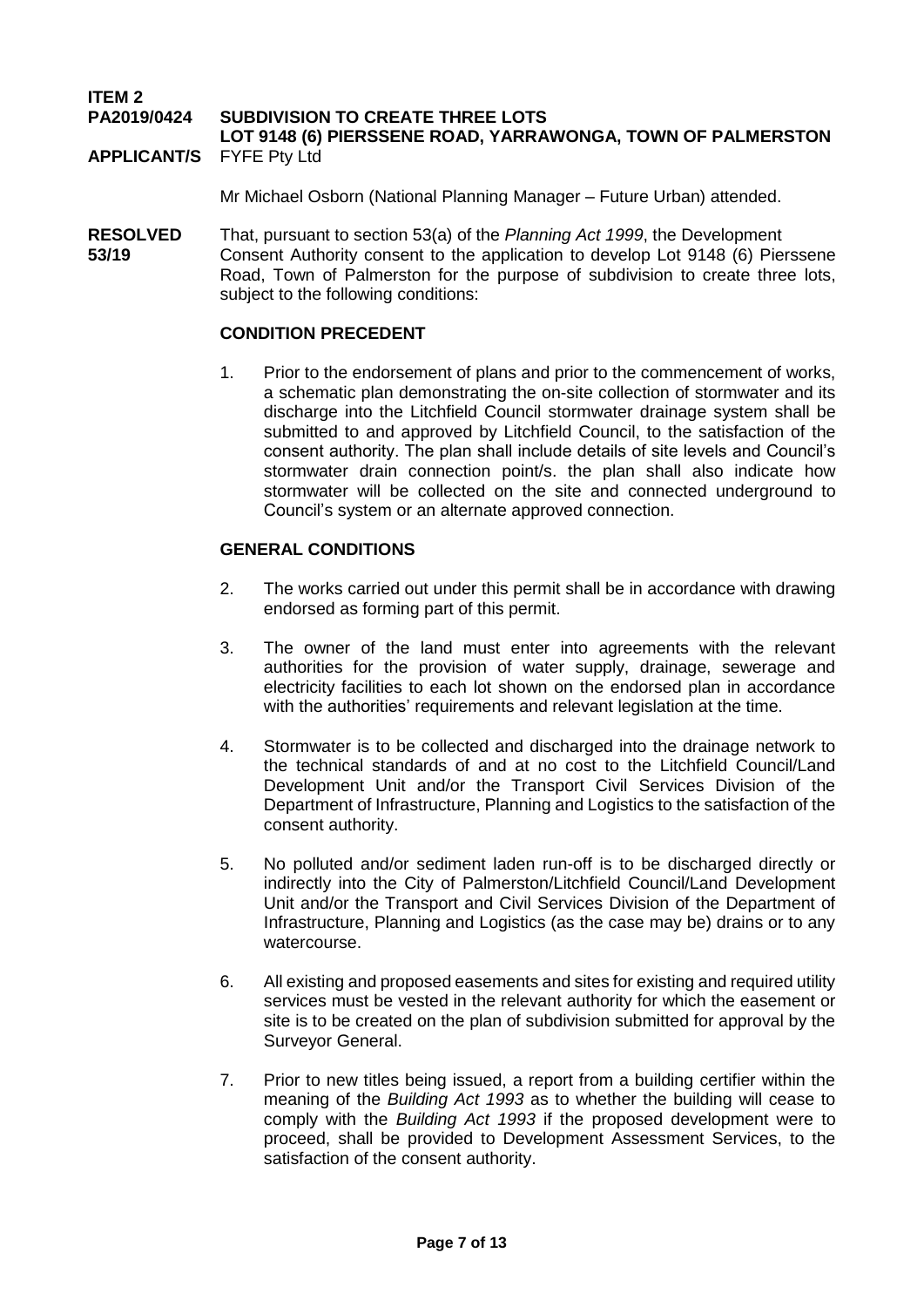8. Appropriate erosion and sediment control measures must be effectively implemented throughout the construction phase of the development (including clearing and early works) and all disturbed soil surfaces must be satisfactorily stabilised against erosion at completion of works, to the satisfaction of the consent authority. Information resources are available on the IECA website [www.austieca.com.au](http://www.austieca.com.au/) and the Department of Environment and Natural Resources ESCP Standard Requirements 2019 and Land Management Factsheets available at [https://nt.gov.au/environment/soil](https://nt.gov.au/environment/soil-land-vegetation)[land-vegetation.](https://nt.gov.au/environment/soil-land-vegetation) For further advice, contact the Land Development Coordination Branch: (08) 8999 4446.

### **NOTES:**

- 1. The Power and Water Corporation advises that the Water and Sewer Services **Development** Development Section [\(landdevelopmentnorth@powerwater.com.au\)](mailto:landdevelopmentnorth@powerwater.com.au) and Power Network Engineering Section [\(powerconnections@powerwater.com.au\)](mailto:powerconnections@powerwater.com.au) should be contacted via email a minimum of 1 month prior to construction works commencing in order to determine the Corporation's servicing requirements, and the need for upgrading of on-site and/or surrounding infrastructure.
- 2. For the purposes of best practice land management and environmental protection it is recommended that a Type 1 Erosion and Sediment Control Plan (ESCP) be developed in accordance with the Department of Environment and Natural Resources ESCP Standard Requirements 2019 available at [https://nt.gov.au/environment/soil-land-vegetation.](https://nt.gov.au/environment/soil-land-vegetation) The ESCP should be prepared prior to commencement of works and implemented during the construction phase (including clearing and early works); and all disturbed soil surfaces should be satisfactorily stabilised against erosion at completion of works. For further advice, contact the Land Development Coordination Branch: (08) 8999 4446.
- 3. The Transport and Civil Services Division of the Department of Infrastructure, Planning and Logistics advise that no further access will be allowed from the Stuart Highway.

## **REASONS FOR THE DECISION**

1. Pursuant to section 51(a) of the *Planning Act 1999,* the consent authority must take into consideration the planning scheme that applies to the land to which the application relates.

The application has been assessed against the relevant clauses of the Northern Territory Planning Scheme (NTPS) and generally complies.

The site is zoned LI (Light Industry), the primary purpose of which is to provide for light industry uses or development activities that will not by the nature of their operations detrimentally affect adjoining or nearby land. The proposed subdivision will facilitate the development of a Bunnings Warehouse as approved through DP17/0184.

2. Table to Clause 11.1.1 stipulates the minimum lot size in Zone LI as 1225m<sup>2</sup>. The dimensional plans submitted as part of the application denote the three lots sizes as  $27400m^2$ , 10100 $m^2$  and 4038 $m^2$ , all in excess of the minimum lot size requirements.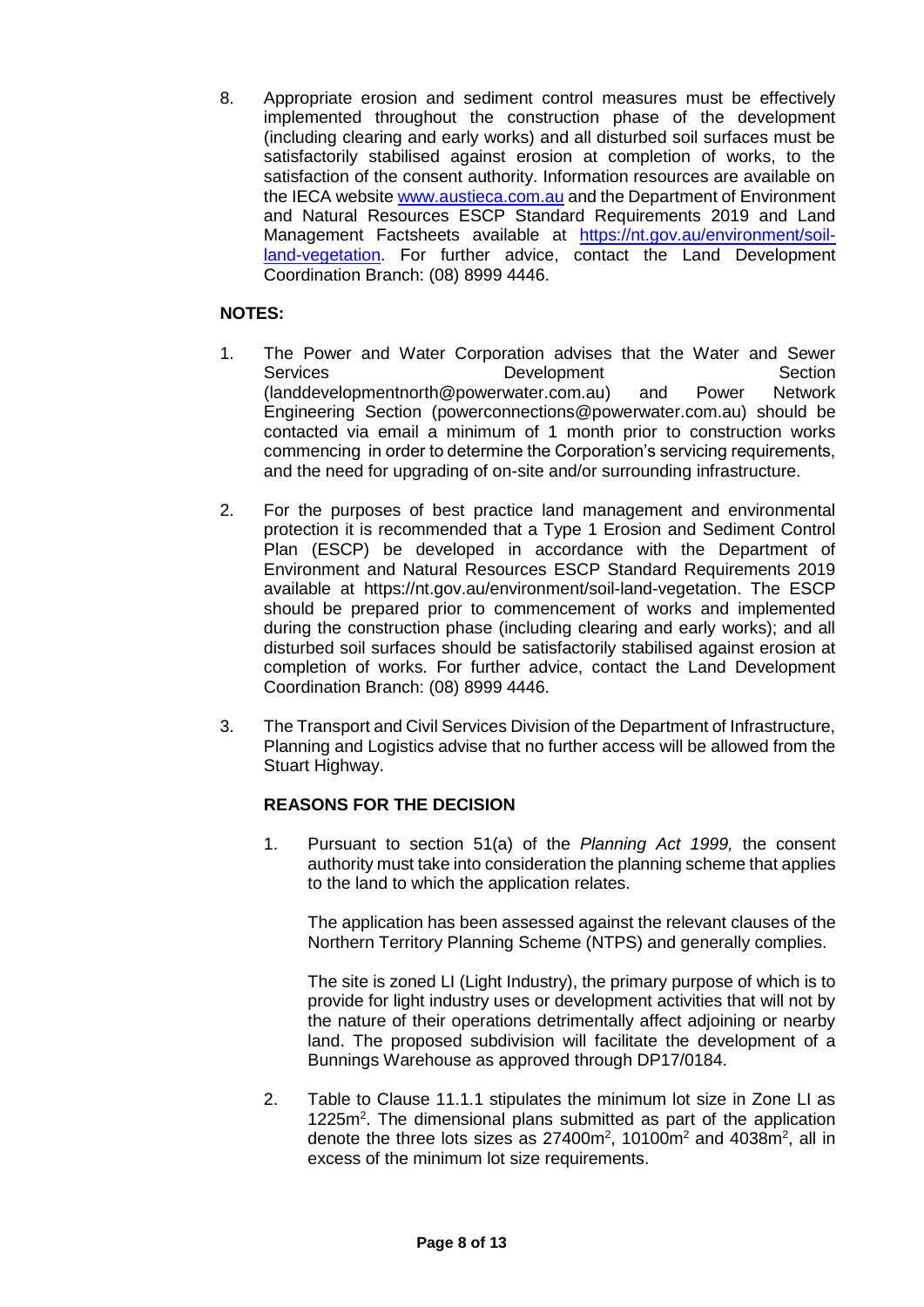3. Clause 11.3.2 outlines the infrastructure requirements for industrial subdivision. Public access to the site will be predominantly from Pierssene Road only. A 'Goods Inward Entry' is proposed from the Stuart Highway. It is understood that the applicant has consulted extensively with the Transport and Civil Services Division (TCSD) who have provided preliminary approval for the proposed intersections and connections into the site.

The application proposes right of way easements along the internal driveway to ensure access is available to each lot. Lot 1 will contain rights of way to the benefit of Lot 2 and Lot 3. Lot 2 will contain a right of way to the benefit of Lot 1. Lot 1 is provided with access to Stuart Highway through the right of way over Lot 2. Lot 2 is provided with direct access to both Stuart Highway and Pierssene Road via the right of way over Lot 1. Lot 3 is provided with direct access to Pierssene Road via the Right of Way over Lot 1.

Neither TCSD nor City of Palmerston raised any issues with this right of way arrangement in their comments. It is noted that the irregular shape of the parcel and long frontage to the Stuart Highway provides challenges for internal access. It is considered that the proposal will enable efficient internal vehicle movement and minimise access points onto major roads.

4. Pursuant to section 51(e) of the *Planning Act 1999*, the consent authority must take into consideration any submissions made under section 49, and any evidence or information received under section 50, in relation to the development application

The application was advertised in the NT News and placed on public exhibition on 1 November 2019 for a period of two weeks. No public submissions were received during the exhibition period under Section 49 of the *Planning Act 1999*.

5. Pursuant to section 51(j) of the *Planning Act 1999*, the consent authority must take into consideration the capability of the land to which the proposed development relates to support the proposed development and the effect of the development on the land and on other land, the physical characteristics of which may be affected by the development.

In its comments, the Department of Environment and Natural Resources did not advise of any land capability issues. The parcel is flat and has previously supported industrial and commercial development. Therefore, the land is considered capable of supporting the proposed development.

6. Pursuant to section 51(m) of the *Planning Act 1999*, the consent authority must take into consideration the public utilities or infrastructure provided in the area in which the land is situated, the requirement for public facilities and services to be connected to the land and the requirement, if any, for those facilities, infrastructure or land to be provided by the developer for that purpose.

The application was circulated to the City of Palmerston, Power and Water Corporation, Transport and Civil Services Division, the Department of Environment and Natural Resources and Surveys. No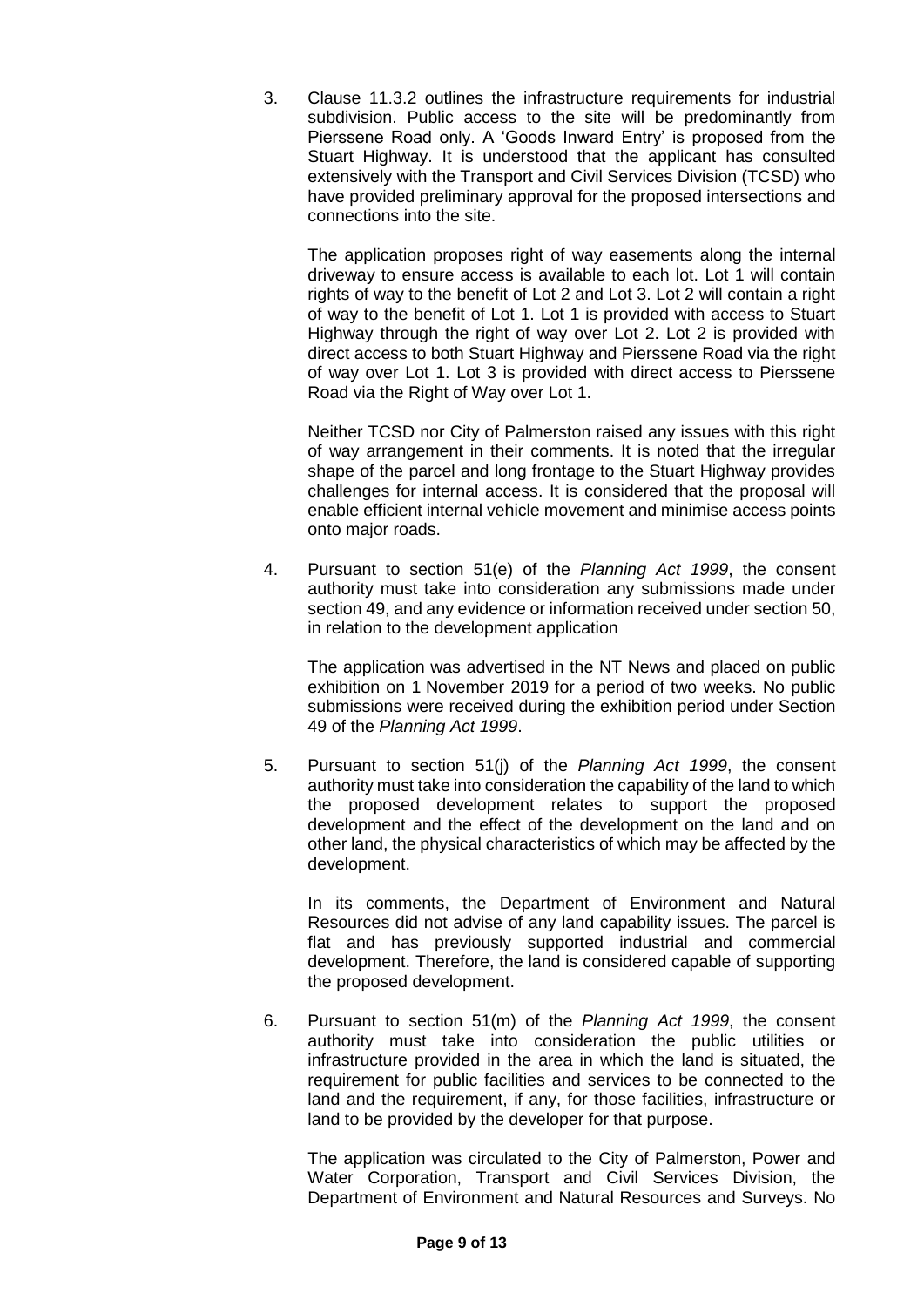objections were made by service authorities and issues raised in comments have been addressed in the conditions of the development permit.

7. Pursuant to section 51(n) of the *Planning Act 1999*, the consent authority must take into consideration the potential impact on the existing and future amenity of the area in which the land is situated

The proposed subdivision is not expected to impact on the existing and future amenity of the area given it generally complies with the relevant clauses of the NTPS.

ACTION: Notice of Consent and Development Permit

## **ITEM 3**

**PA2019/0428 3 X 1 BEDROOM AND 5 X 2 BEDROOM MULTIPLE DWELLINGS IN 8 SINGLE STOREY BUILDINGS LOT 8877 (2) BELYUEN ROAD, ROSEBERY, TOWN OF PALMERSTON** 

**APPLICANT/S** Department of Infrastructure, Planning and Logistics (DIPL)

Mr Rik Jones and Mr Russell Taylor (DIPL), Mr Blair Harper and Ms Ally Connachie (Department of Local Government, Housing and Community Development) attended.

Mr Jones tabled a colour palette showing Colorbond roof colours indicating which colours would comply with a five star energy rating.

Submitters Mr Jon & Mrs Coryn Schatz attended.

- **RESOLVED** That, pursuant to section 46(4)(b) of the *Planning Act 1999*, the Development **54/19** Consent Authority defer consideration of the application to develop Lot 8877 (2) Belyuen Road, Town of Palmerston for the purpose of 3 x 1 bedroom and 5 x 2 bedroom multiple dwellings in 8 single storey buildings to require the applicant to provide the following additional information that the Authority considers necessary in order to enable proper consideration of the application:
	- Further information and/or amended plans to demonstrate compliance with the fencing and screening requirements of Clause 7.5 (Private Open Space) of the NT Planning Scheme. The information and/or amended plans should include provisions for good neighbour fencing adjacent to properties along the eastern and northeastern boundaries;
	- Further information and/or amended plans to demonstrate compliance with the requirements of Clause 7.8 (Building Design for Multiple Dwellings, Hostels and Supporting Accommodation) of the NT Planning Scheme as it relates to the requirement to 'minimise use of reflective surfaces'. The information should also demonstrate consideration for submitters present at the DCA hearing dated 9 December 2019, including any colour preference identified on the colour palette tabled at the DCA hearing; and
	- Further advice from the City of Palmerston that the matters identified in its submission of 15 November 2019 relating to storm water drainage and site access have been/can be resolved.

#### **REASONS FOR THE DECISION**

1. Pursuant to section 46(4)(b) of the *Planning Act 1999* the consent authority may defer consideration of a development application and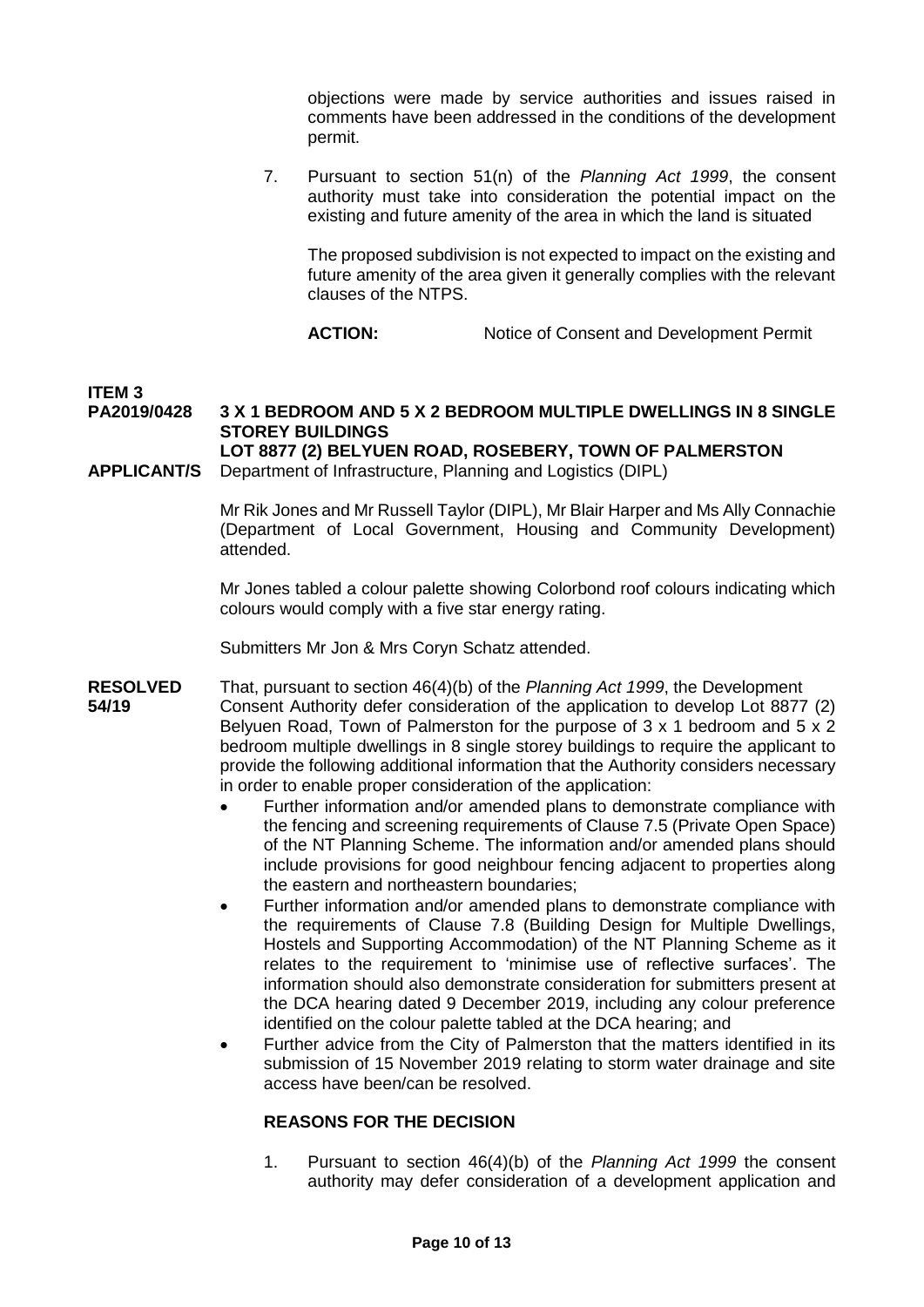require the applicant to provide further information it considers necessary in order for the proper consideration of the proposal.

The Authority acknowledges the applicant submitted amended plans to address the matters identified in the report prepared by Development Assessment Services, including matters raised in submissions and service authority comments. Specifically, the amendments include a concept drainage plan in response to concerns raised by the City of Palmerston, together with a revised site plan showing amendments to the parking layout and inclusion of a 1.8m high colorbond fence to part of the eastern boundary in response to non-compliance with Clause 7.5 (Private Open Space) and privacy concerns raised in submissions.

The amended plans will need to be circulated to the City of Palmerston for review and assessment and the access issues raised by City of Palmerston still need to be addressed.

Three public submissions were received during the exhibition period under section 49 of the *Planning Act 1999* with respect to the proposal. Mr Jon & Mrs Coryn Schatz spoke to their submission indicating their support for the stormwater design and the proposal to include a 1.8m high colorbond fence along part of the eastern boundary to address their concerns. In relation to the colour palette tabled by Mr Jones illustrating suitable Colorbond roof colours, Mr & Mrs Schatz indicated they would be satisfied if the site was developed using one of the colours identified on the colour palette to minimise reflective surfaces. Mr & Mrs Schatz also noted that the neighbour to the east of the site also requested good neighbour fencing along the shared boundary for privacy purposes.

The Authority acknowledges the concerns raised by the submitters and notes that the chainmesh fence and landscaping proposed along eastern boundary of the site do not comply with the requirements of the Northern Territory Planning Scheme.

The points of deferral require the applicant to demonstrate compliance with the fencing and screening requirements of Clause 7.5 (Private Open Space) and the requirements of Clause 7.8 (Building Design for Multiple Dwellings, Hostels and Supporting Accommodation) in relation to reflective surfaces which the Authority anticipates will address the matters raised by submitters. Subject to these issues being addressed and further advice from City of Palmerston, members are satisfied to delegate to the Chair the power to determine the application.

#### **ACTION:** Notice of Deferral

**RESOLVED** That, pursuant to section 86 of the *Planning Act 1999*, the Development Consent **55/19** Authority delegates to the Chair, or in the Chair's absence any one of the other members of the Palmerston Division the power under section 53 of the Act, to determine the application to develop Lot 8877 (2) Belyuen Road, Town of Palmerston for the purpose of 3 x 1 bedroom and 5 x 2 bedroom multiple dwellings in 8 single storey buildings.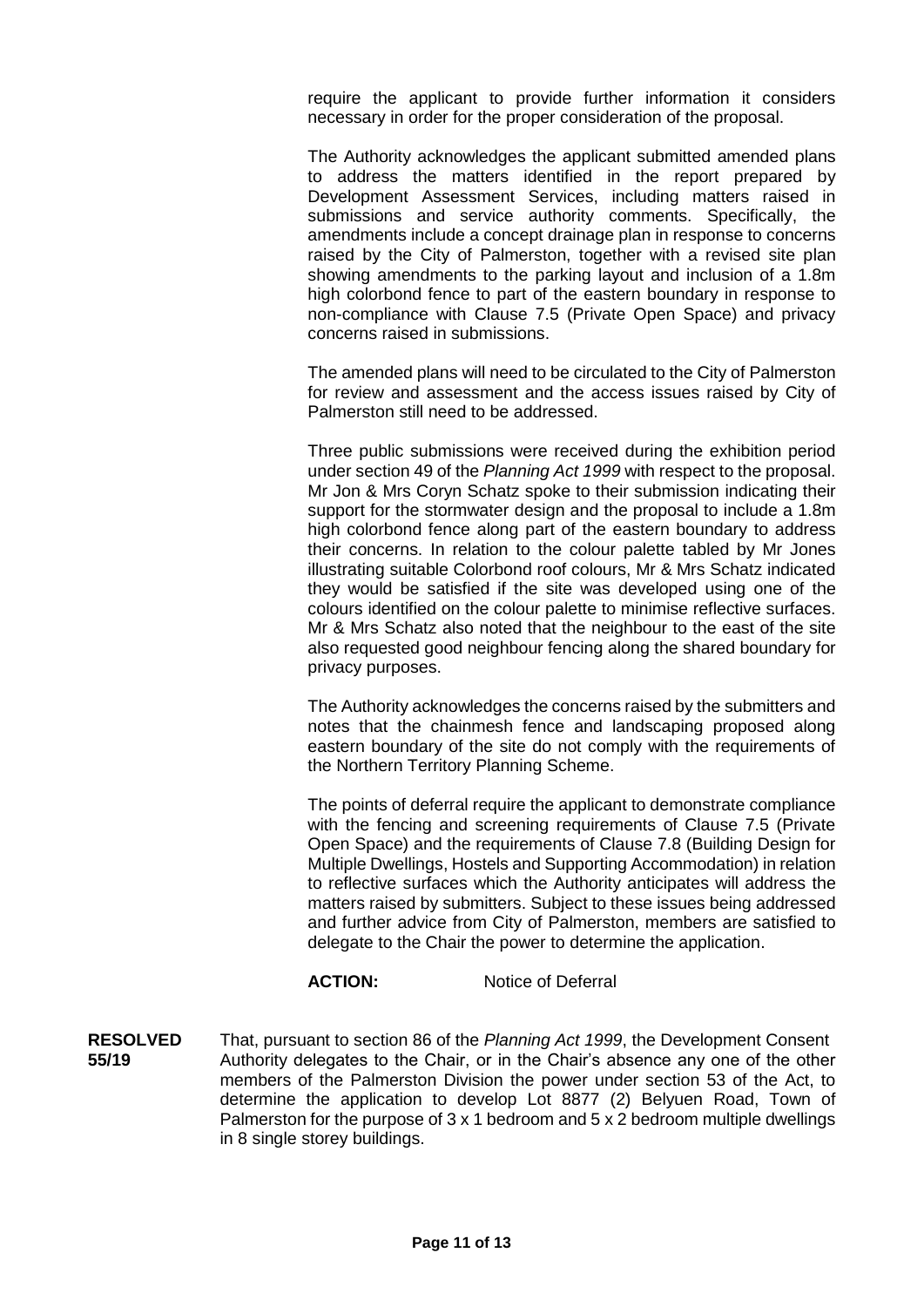**ITEM 4 PA2019/0400 SUBDIVISION TO CREATE 10 LOTS AND A BUILDING SETBACK PLAN LOT 13356 (33) OATGRASS STREET, ZUCCOLI, TOWN OF PALMERSTON**

**APPLICANT/S** Tropics Consultancy Group

Mr Gerard Rosse (Tropics Consultancy Group) and Mr Hermanus Louw (Costojic Pty Ltd) attended.

- **RESOLVED** That, pursuant to section 46(4)(b) of the *Planning Act 1999*, the Development **55/19** Consent Authority defer consideration of the application to develop Lot 13356 (33) Oatgrass Street, Town of Palmerston, for the purpose of subdivision to create 10 lots and a building setback plan to require the applicant to provide the following additional information that the authority considers necessary in order to enable the proper consideration of the application:
	- Amended plans to illustrate a better design solution that does not result in a reduced setback to the eastern boundary of proposed Lot C/8.

#### **REASONS FOR THE DECISION**

1. Pursuant to section 46(4)(b) of the *Planning Act 1999* the consent authority may defer consideration of a development application and require the applicant to provide further information it considers necessary in order for the proper consideration of the proposal.

The Authority determines to defer the application to provide the applicant with the opportunity to revisit the proposal.

Pursuant to Clause 2.5 (Exercise of Discretion by the Consent Authority) of the NT Planning Scheme, the Authority may consent to the development of land that does not meet the standards set out in Parts 4 or 5 if it is satisfied that special circumstances justify the giving of consent. The Authority acknowledges the location of the lot at the end of a cul-de-sac and the developer's ability to control future development through a restrictive covenant however, it determines that there are insufficient special circumstances to justify varying the requirements of Clause 7.3.3 (Reduced setbacks for single dwellings on lots less than  $600m^2$  but not less than  $300m^2$ ) to allow a zero building setback to a side boundary that is external to the subdivision; in this case, the eastern boundary of proposed Lot 8, as illustrated on the building setback plan, which adjoins Zuccoli Parade.

The Authority notes that development on the opposite side of Oatgrass Street has similarities to the proposed subdivision layout, except that the end lot adjacent to Zuccoli Parade has not been permitted a reduced setback under the building setback plan. Instead, the end lot is larger in comparison which has enabled development of the site with a dwelling that is setback more than 1.5m from its boundary with Zuccoli Parade and without the need for a reduced setback.